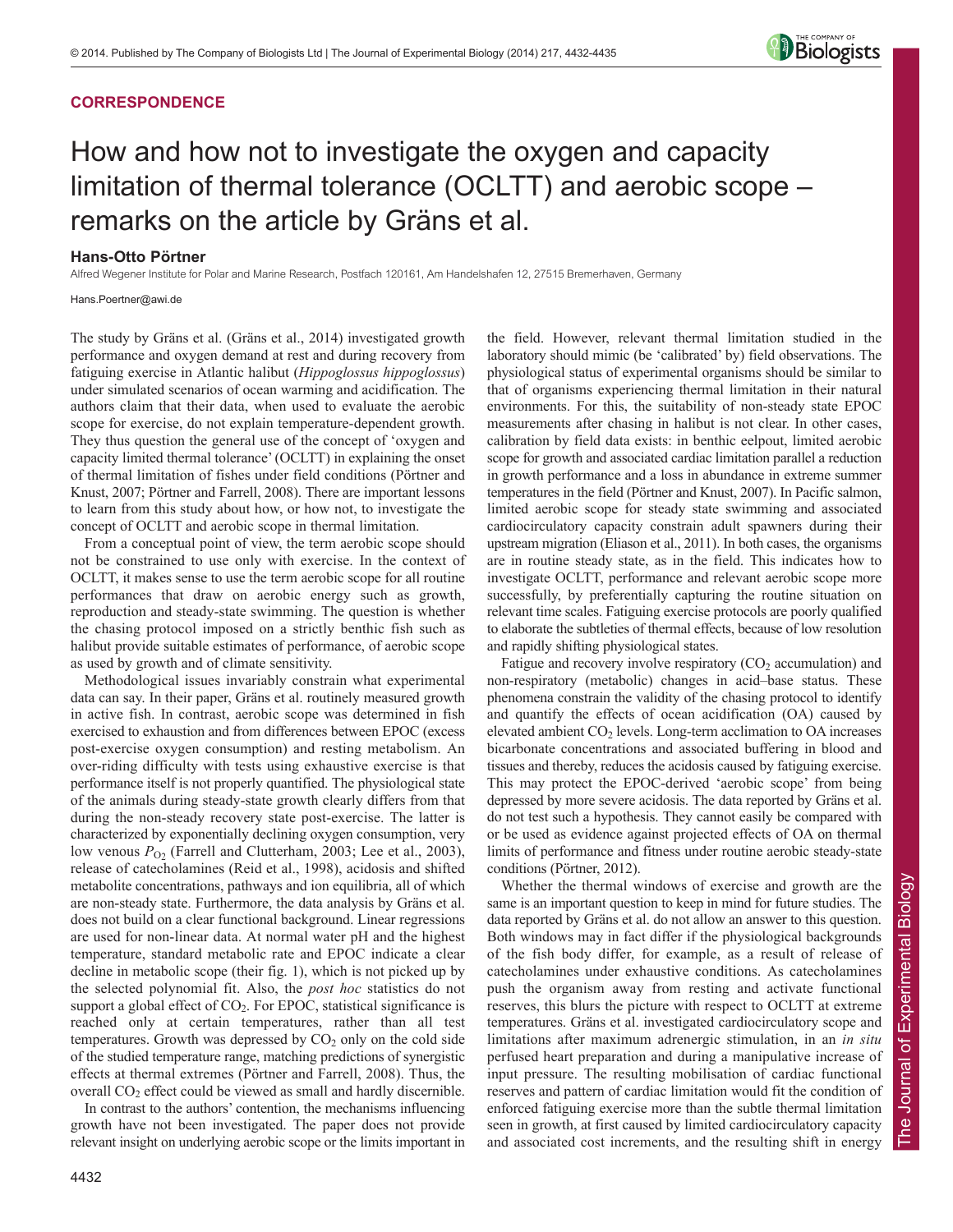budget (Pörtner and Knust, 2007). The studies on eelpout and halibut are thus not comparable, to say the least, and the results of the halibut study again, cannot easily be interpreted with respect to their relevance in the field.

Accordingly, we need to clearly find out under which conditions a species becomes thermally limited at the ecosystem level and then the respective situation needs to be simulated in experimental work. In most cases, steady-state aerobic functions such as growth and reproduction and their underlying aerobic scope are more universal indicators of subtle thermal constraints. Steady-state aerobic exercise can also become thermally limiting if used during a constraining life phase (e.g. upstream migration of mature salmon). This should not mislead investigators to impose maximum exercise protocols on all animals for assessing aerobic scope, regardless of whether they exercise in nature and reach steady state or not.

Overall, the paper by Gräns et al. is too much about the conceptual debate rather than about how the data might fit OCLTT or what caused apparent differences. There are other comments to make and emphasize the wider context: a recent metaanalysis provided evidence that across organism domains the highest complexity levels and processes coordinating the largest number of body compartments are the first to be thermally constrained (Storch et al., 2014). Heat limits in animals are in fact lower than in most other organism domains and OCLTT provides an explanation because it suggests coordination of the largest number of body compartments across tissues through  $O<sub>2</sub>$  supply and demand capacities. OCLTT traces the performance curve of the organism because it primarily focuses on sublethal limits and associated functional constraints, which develop from pejus (mismatch in oxygen supply and demand systems) to critical limits (transition to anaerobic metabolism) and then molecular denaturation, with ecological effects starting beyond pejus limits. Finally, limitations reach lethal values as an end point. These limits, transitions and links need to be further investigated because they are subject to evolutionary adjustments and shifts, for example, during transition to air breathing (Giomi et al., 2014). The evolutionary process and timeline is largely ignored in the current debate but requires consideration. OCLTT is also about linking levels of biological organization, from ecosystem to systemic to molecular, and about oxygen (energy) allocation to specific performances. It thus does not

suffice to study whether oxygen affects lethal limits. A reductionist approach limiting the experimental investigation to one level such as the whole organism, regardless of its natural mode of life, physiological background and ecological context, comes with the risk of misleading results and erroneous conclusions. Last, but not least, testing a conceptual framework such as OCLTT requires considering its most recent definition and underlying theory comprehensively. Also, experimental biologists may need to adjust some of their classical concepts and approaches to better link to other subdisciplines, such as ecology and evolutionary biology.

#### **Acknowledgements**

The author gratefully acknowledges the constructive criticism and support of this assessment by A. P. Farrell.

#### **References**

- **Eliason, E. J., Clark, T. D., Hague, M. J., Hanson, L. M., Gallagher, Z. S., Jeffries, K. M., Gale, M. K., Patterson, D. A., Hinch, S. and Farrell, A. P.** (2011). Differences in thermal tolerance among sockeye salmon populations. *Science* **332**, 109-112.
- **Farrell, A. P. and Clutterham, S. M.** (2003). On-line venous oxygen tensions in rainbow trout during graded exercise at two acclimation temperatures. *J. Exp. Biol*. **206**, 487-496
- **Giomi, F., Fusi, M., Barausse, A., Mostert B, Pörtner, H.-O. and Cannicci S.** (2014). Improved heat tolerance in air drives the recurrent evolution of air-breathing. *Proc. R. Soc. B* **218**, 20132927.
- **Gräns, A., Jutfelt, F., Sandblom, E., Jönsson, E., Wiklander, K., Seth, H., Olsson, C., Dupont, S., Ortega-Martinez, O., Einarsdottir, I., Björnsson, B. T., Sundell, K. and Axelsson, M.** (2014). Aerobic scope fails to explain the detrimental effects on growth resulting from warming and elevated CO<sub>2</sub> in Atlantic halibut. J. Exp. Biol. 217, 711-717.
- **Lee, C. G., Farrell, A. P., Lotto, A., Hinch, S. G. and Healey, M. C.** (2003). Excess post-exercise oxygen consumption in adult sockeye (*Oncorhynchus nerka*) and coho (*O. kisutch*) salmon following critical speed swimming. *J. Exp. Biol.* **206**, 3253-3260.
- Pörtner, H.-O. (2012). Integrating climate-related stressor effects on marine organisms: unifying principles linking molecule to ecosystem-level changes. *Mar. Ecol. Progr. Ser.* **470**, 273-290.
- Pörtner, H.-O. and Knust, R. (2007). Climate change affects marine fishes through the oxygen limitation of thermal tolerance. *Science* **315**, 95-97.
- **Pörtner, H.-O. and Farrell, A. P.** (2008). Physiology and climate change. *Science* **322**, 690-692.
- **Reid, S. G., Bernier, N. J. and Perry, S. F.** (1998). The adrenergic stress response in fish: control of catecholamine storage and release. *Comp. Biochem. Physiol*. *C* **120**,  $1 - 27$ .
- **Storch, D., Menzel, L., Frickenhaus, S. and Pörtner, H.-O.** (2014). Climate sensitivity across the domains of life: Limits to evolutionary adaptation shape species interactions. *Glob. Chang. Biol.* **20**, 3059-3067.

doi:10.1242/jeb.114181

# Response to 'How and how not to investigate the oxygen and capacity limitation of thermal tolerance (OCLTT) and aerobic scope – remarks on the article by Gräns et al.'

**Fredrik Jutfelt\*, Albin Gräns, Elisabeth Jönsson, Kerstin Wiklander, Henrik Seth, Catharina Olsson, Sam Dupont, Olga Ortega-Martinez, Kristina Sundell, Michael Axelsson and Erik Sandblom**

Department of Biological and Environmental Sciences, University of Gothenburg, Medicinaregatan 18, 40530 Gothenburg, Sweden

\*Author for correspondence (Fredrik.jutfelt@bioenv.gu.se)

We appreciate the on-going discussion and healthy evaluation of the hypothesis of oxygen and capacity limitation of thermal tolerance (OCLTT). However, we think it is unfortunate that Pörtner (Pörtner, 2104) sees little value in our study (Gräns et al., 2014), which currently represents the largest long-term experimental test of OCLTT.

The OCLTT hypothesis emphasises the importance of oxygen delivery to aerobic processes as the major evolutionary constraint shaping organisms, their physiology and ecosystems. However, such a broad view does not easily produce testable predictions, and we argue that the value of a scientific idea lies in its ability to predict future observations. Therefore, we focused on a testable prediction that OCLTT is founded upon; that reduced aerobic scope is the physiological limitation that impairs other organismal performances, such as growth at high temperatures and high  $P_{CO_2}$  (Gräns et al.,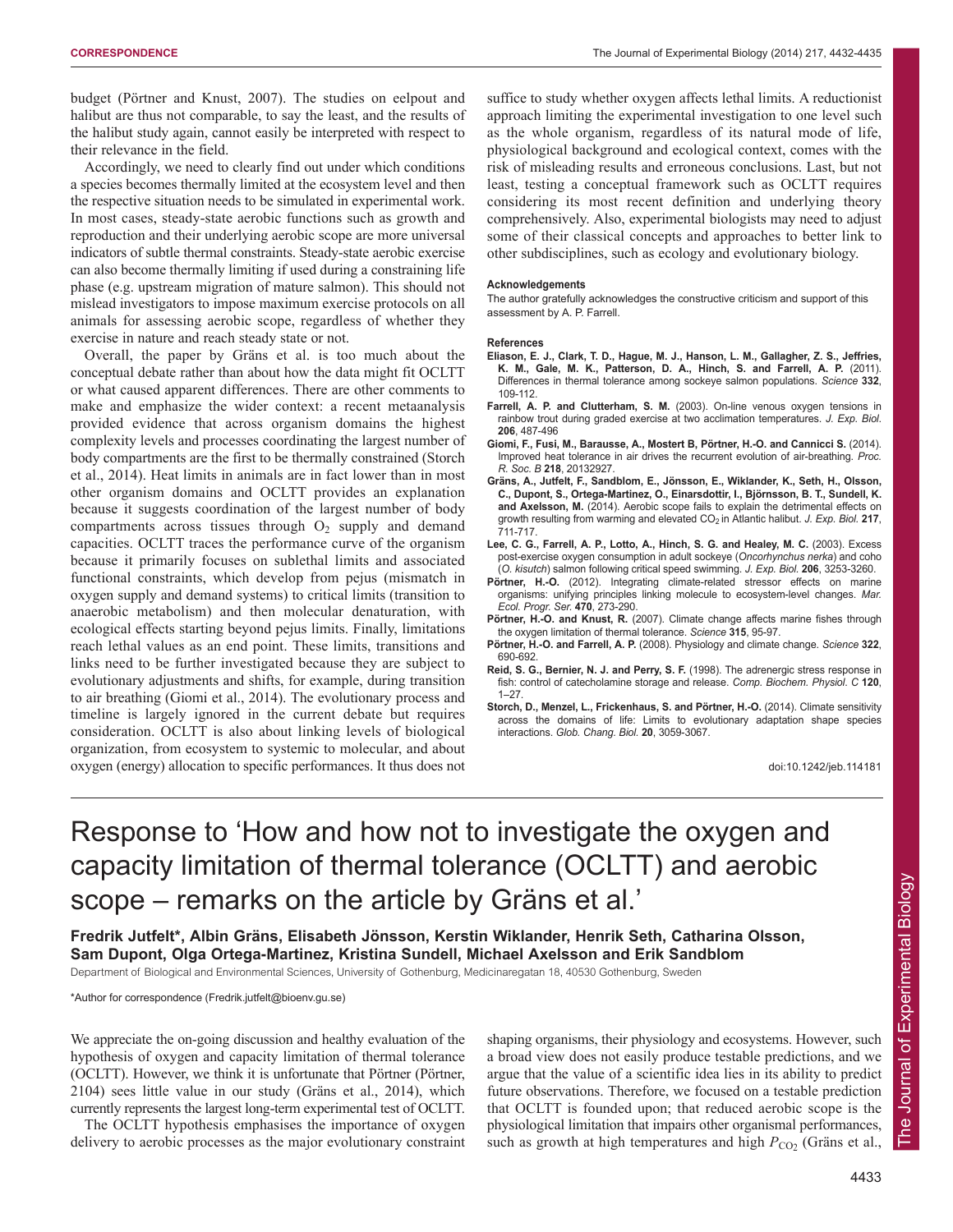2014; Pörtner and Farrell, 2008; Pörtner and Knust, 2007). We found that aerobic scope increased continuously with acclimation temperature, and even more so in  $CO<sub>2</sub>$ -acidified seawater, whereas growth plateaued at the three intermediate temperatures and declined at the highest acclimation temperatures [fig. 1A and fig. 3 in original article (Gräns et al., 2014)]. This clear mismatch in thermal profiles for aerobic scope and growth indicates that oxygen delivery capacity does not decrease at high temperatures and cannot have limited growth, as OCLTT would have predicted.

Pörtner (Pörtner, 2014) suggests that we should change the definition of aerobic scope to include the scope for all oxygenrequiring performances: 'use the term aerobic scope for all routine performances that draw on aerobic energy such as growth, reproduction or steady-state swimming'. We, however, use the widely adopted definition of aerobic scope: the difference between standard metabolic rate (SMR) in resting unfed animals, and maximum metabolic rate (MMR) (Fry and Hart, 1948; Pörtner and Farrell, 2008). Growth rate, reproductive output and aerobic scope are all commonly used terms with clear definitions, and we fail to see how redefining and mixing of terminology can improve our understanding of thermal biology. If anything, such a move would risk confusing the debate further with semantic misunderstandings.

Pörtner (Pörtner, 2014) proposes that the thermal mismatch between aerobic scope and growth is due to growth occurring in unstressed fish in 'steady state', whereas we measured MMR (and thus aerobic scope) during non-steady state recovery from exhaustive exercise. We suspect the misunderstanding may lie in our differing definitions of aerobic scope. MMR can, in most animals, only be quantified during or immediately after exercise when the fish are using, or recovering from, partly anaerobic white muscle activity. Moreover, Pörtner suggests that oxygen limitation at high temperature can occur for growth at rest, but that oxygen transport capacity can increase greatly during exercise because of catecholamine release and shifts in blood chemistry, which seems unlikely. The stimulatory effects of catecholamines on cardiac performance and oxygen transport also typically decrease with increasing temperature, as a result of blunted β-adrenergic stimulation of the myocardium (Keen et al., 1993). Therefore, our experimental protocol would be expected to have fewer stimulatory effects on aerobic performance at the higher temperatures and yet we still observed the highest aerobic scope at these temperatures.

The positive effect of  $CO<sub>2</sub>$  on aerobic scope that we reported (Gräns et al., 2014) is also questioned. Pörtner claims that aerobic scope could be protected by bicarbonate accumulation in fish exposed to high  $P_{CO<sub>2</sub>}$ , which may be possible. However, this is not a relevant argument against the positive effects of  $CO<sub>2</sub>$  on aerobic scope, because this would also occur in nature. Although the effect size on aerobic scope by  $CO<sub>2</sub>$  was arguably small, it was nonetheless confirmed by statistical tests across temperatures in the opposite direction to what OCLTT predicts and the increase in aerobic scope from  $CO<sub>2</sub>$  was not matched by increased growth.

We feel that Pörtner's critique of our statistical analysis might be due to misunderstandings. As stated in the original article, the trend lines added to the figures are for visual aid, and not based on the statistical models we used. The experimental design and statistical models were developed together with a mathematical statistician, and we are confident that our statistical analyses are of the highest standard.

Pörtner (Pörtner, 2014) highlights two examples 'of how to investigate OCLTT, performance and aerobic scope more successfully' (Eliason et al., 2011; Pörtner and Knust, 2007). They

are, however, like any study (including ours) not without limitations. In Eliason et al. (Eliason et al., 2011), aerobic and cardiac scope was measured in instrumented sockeye salmon using swim tunnels. Although this is an impressive experimental endeavour, we do not understand why these animals should be considered to be in 'steady state'. First, SMR was obtained from highly instrumented salmon after an overnight recovery from surgery and during intermittent blood samplings. Second, the thermal challenges were acute for fish at the upper and lower thermal extremes ( $4^{\circ}$ C h<sup>-1</sup> and left for 1 h), whereas the intermediate temperatures were tested after short-term thermal acclimation (5 $^{\circ}$ C day<sup>-1</sup> and left for 1 day), presumably leaving the fish in different stages of the thermal acclimation process. For MMR measurements, a *U*<sub>crit</sub> swim protocol was used with an electric motivator grid. Thus, whereas the MMR measured in Eliason et al. (Eliason et al., 2011), and our study probably consisted of a combination of aerobic and anaerobic metabolism because white muscle is increasingly recruited with increasing swimming speed (Clark et al., 2013a; Jayne and Lauder, 1994), the metabolic measurements in our study were not affected by surgery and variable thermal test protocols.

The other suggested example, Pörtner and Knust (Pörtner and Knust, 2007), combines results from many earlier publications, none of which measured aerobic scope according to conventional definitions. The study reports, in our view, rather weak thermal associations and claims a causal link to oxygen limitation. For example, the authors conclude that oxygen transport limitation was the reason for the drop in field abundance at 19°C, yet in the same paper, growth rate remained high at  $20^{\circ}$ C ( $\sim 80\%$  of max) and markers of anaerobic metabolism only became elevated after 72 h at 24°C (in liver, but not heart muscle). In addition, arterial blood flow was reported from only one individual during thermal ramping in a NMR setup with the fish confined in a space half the length of the fish. It is not clear to us how this can represent 'a similar physiological status as organisms experiencing thermal limitation in their natural environment'.

Curiously, both the suggested examples of how to correctly investigate OCLTT include fish with zero oxygen transport in their datasets, representing either dead fish or measurement errors [no arterial blood flow in Pörtner and Knust, fig. 1C (Pörtner and Knust, 2007); zero MMR in Eliason et al., fig. S2A (Eliason et al., 2011)].

For these reasons, we fail to see how these two studies can be considered to represent aerobic scope measurements under 'routine steady-state as in the field', whereas our study is not, as proposed by Pörtner. If these publications represent the best empirical evidence for OCLTT, then the hypothesis is standing on loose ground, and it may not be surprising that a growing number of studies are questioning the generality of OCLTT (Clark et al., 2013a; Clark et al., 2013b; Ern et al., 2014; Norin et al., 2014; Overgaard et al., 2012).

In our paper (Gräns et al. 2014) we aimed to test the core proposition of the OCLTT hypothesis; that tissue oxygen limitation is the mechanism behind reductions in other performances at high temperatures. We demonstrated that the thermal windows for aerobic scope and growth differ, and that reduced aerobic scope was not associated with the decline in growth at high temperatures. This forced us to question the tissue oxygen limitation mechanism that is central to the OCLTT hypothesis. We agree with Pörtner that the ecophysiological community needs to find out at which conditions a species becomes thermally limited. However, we argue that it is unlikely that we will ever identify a single physiological mechanism explaining the complex subject of thermal tolerance and climate change vulnerability in ectothermic animals. Instead, we suggest that